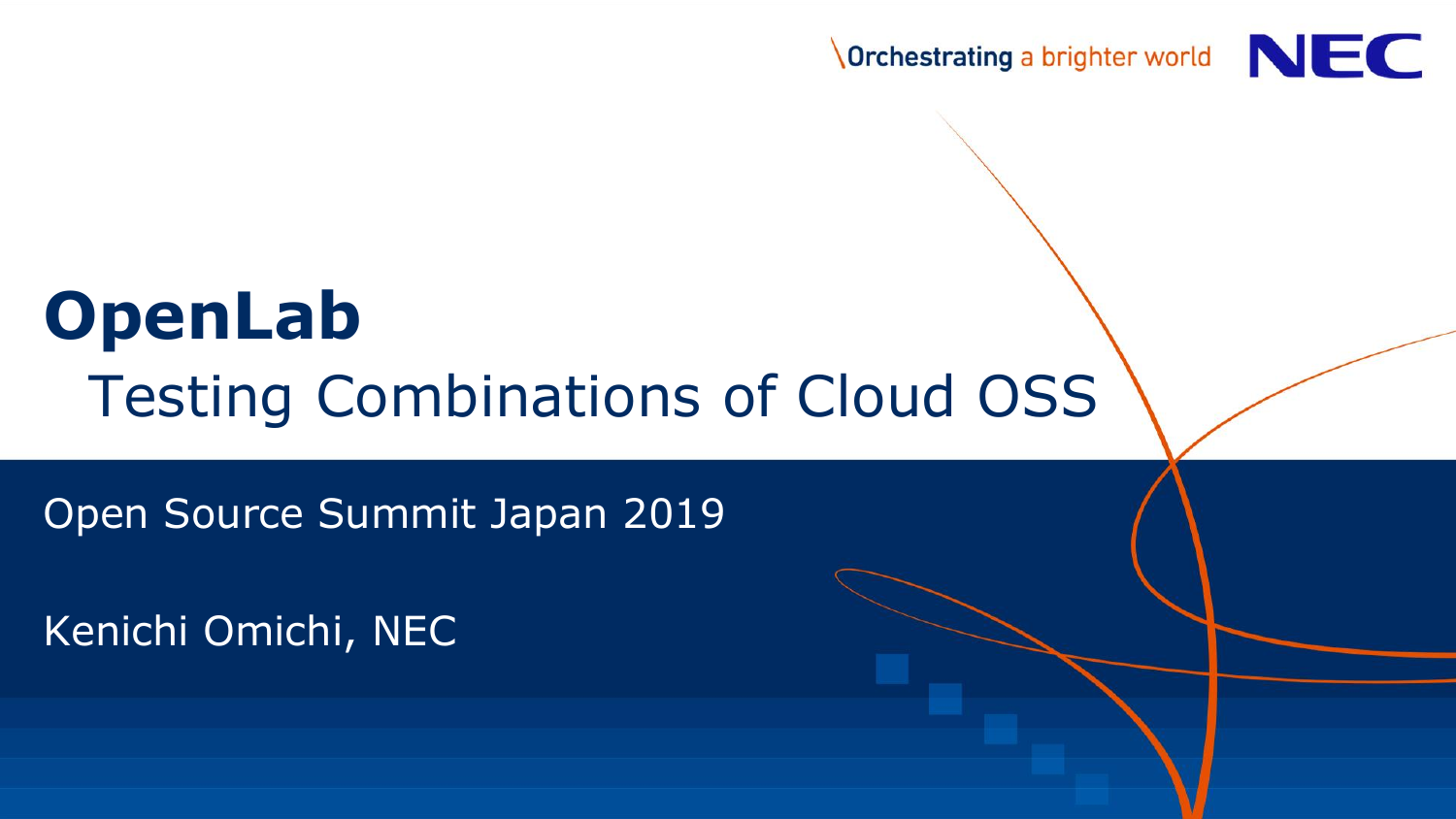▌Principle Software Engineer from NEC ECT (CA, USA)

#### ▌**Open Source Contributor**

▌Approver of kubernetes/kubernetes repo(/test)

- ▌Core Developer of OpenStack/Nova and OpenStack/QA
- ▌Ex-PTL of OpenStack/QA
- ▌Member of OpenLab
	- Initial creator of Linux crash dump tool (makedumpfile)

## CKA / CKAD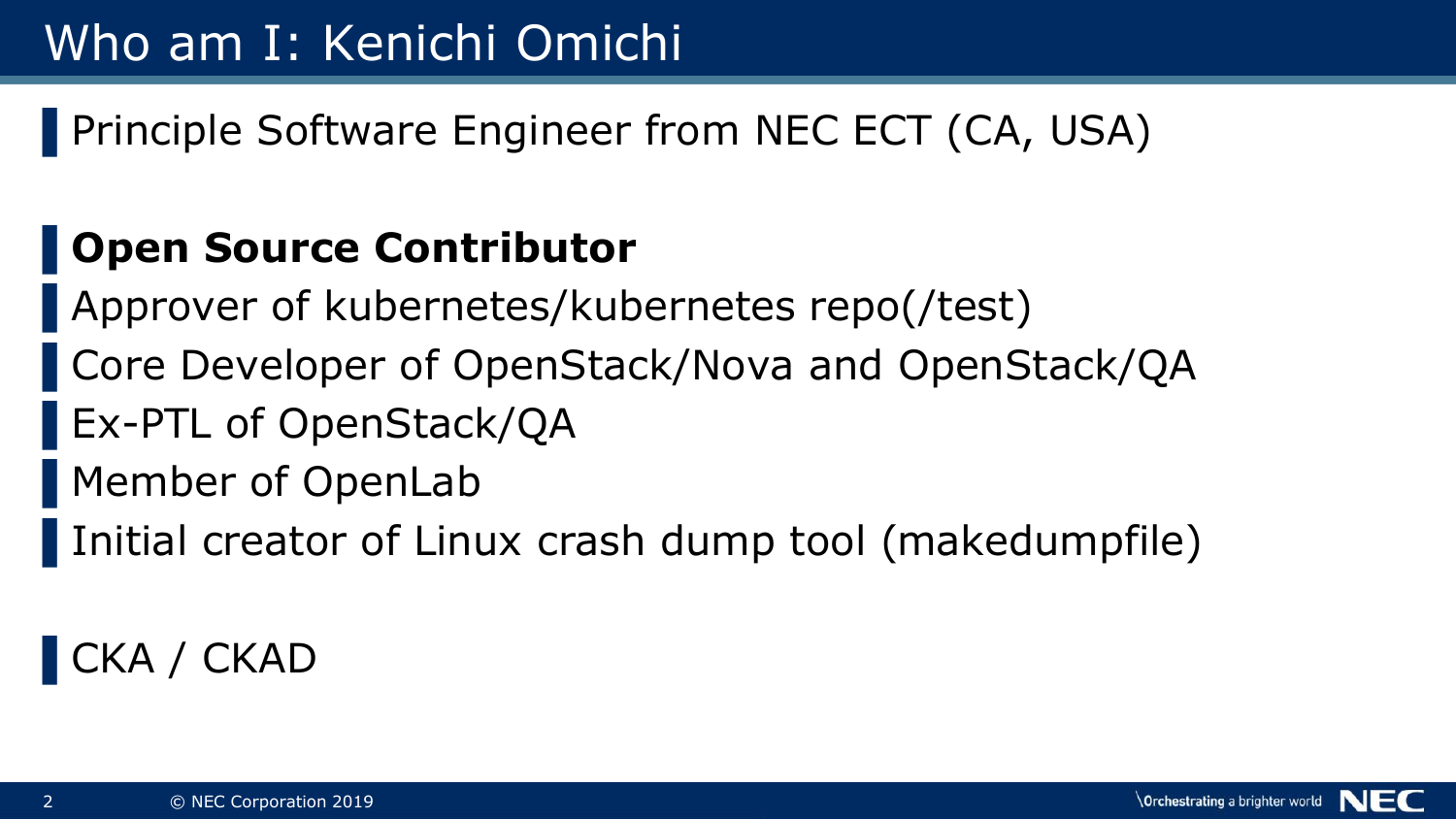#### Agenda of this session

- 1. OpenLab overview
- 2. Kubernetes on OpenStack Testing
- 3. Kubernetes E2E and Conformance Tests
- 4. Summary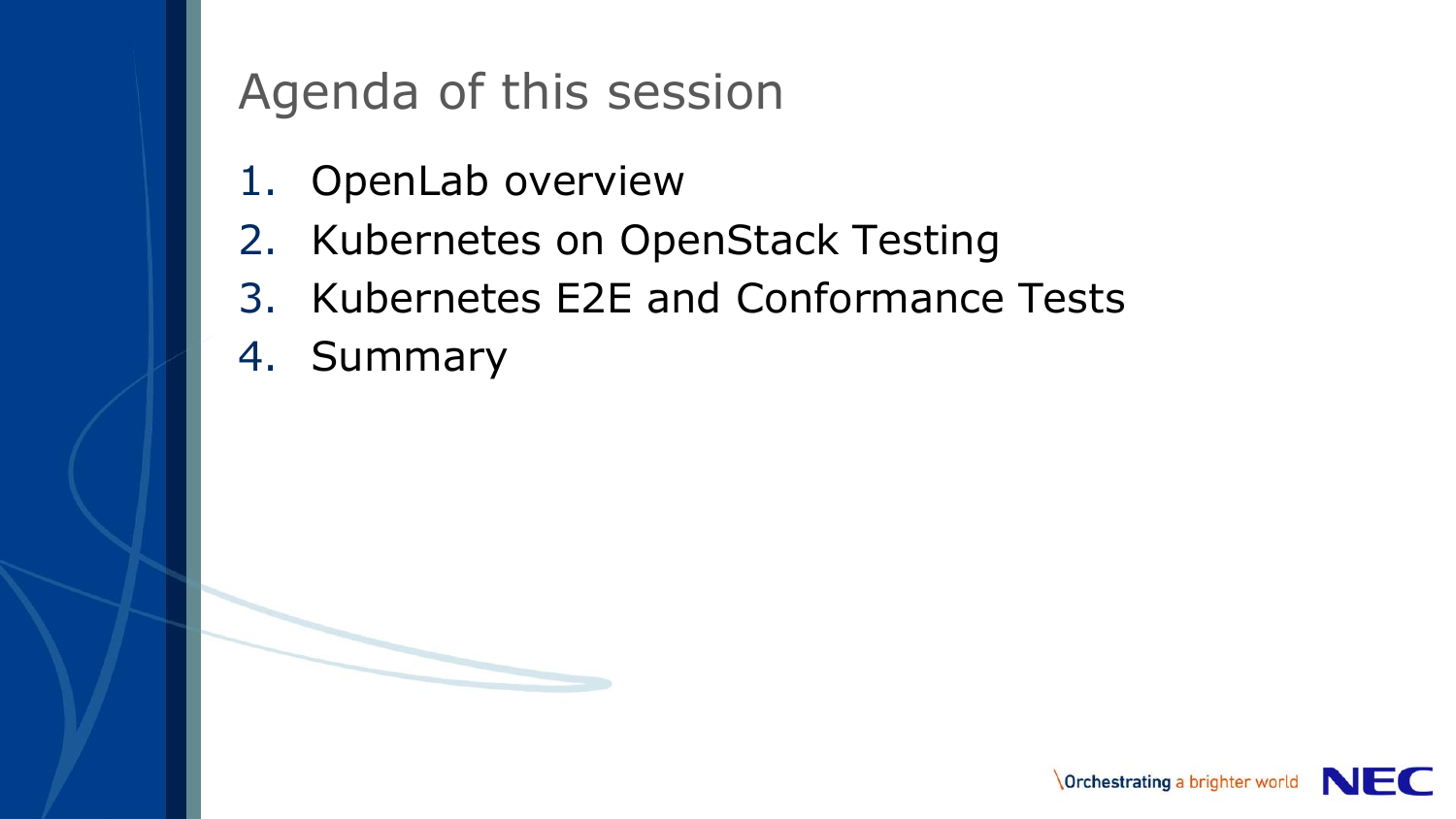## 1. OpenLab Overview

**NEC** 

**Orchestrating a brighter world**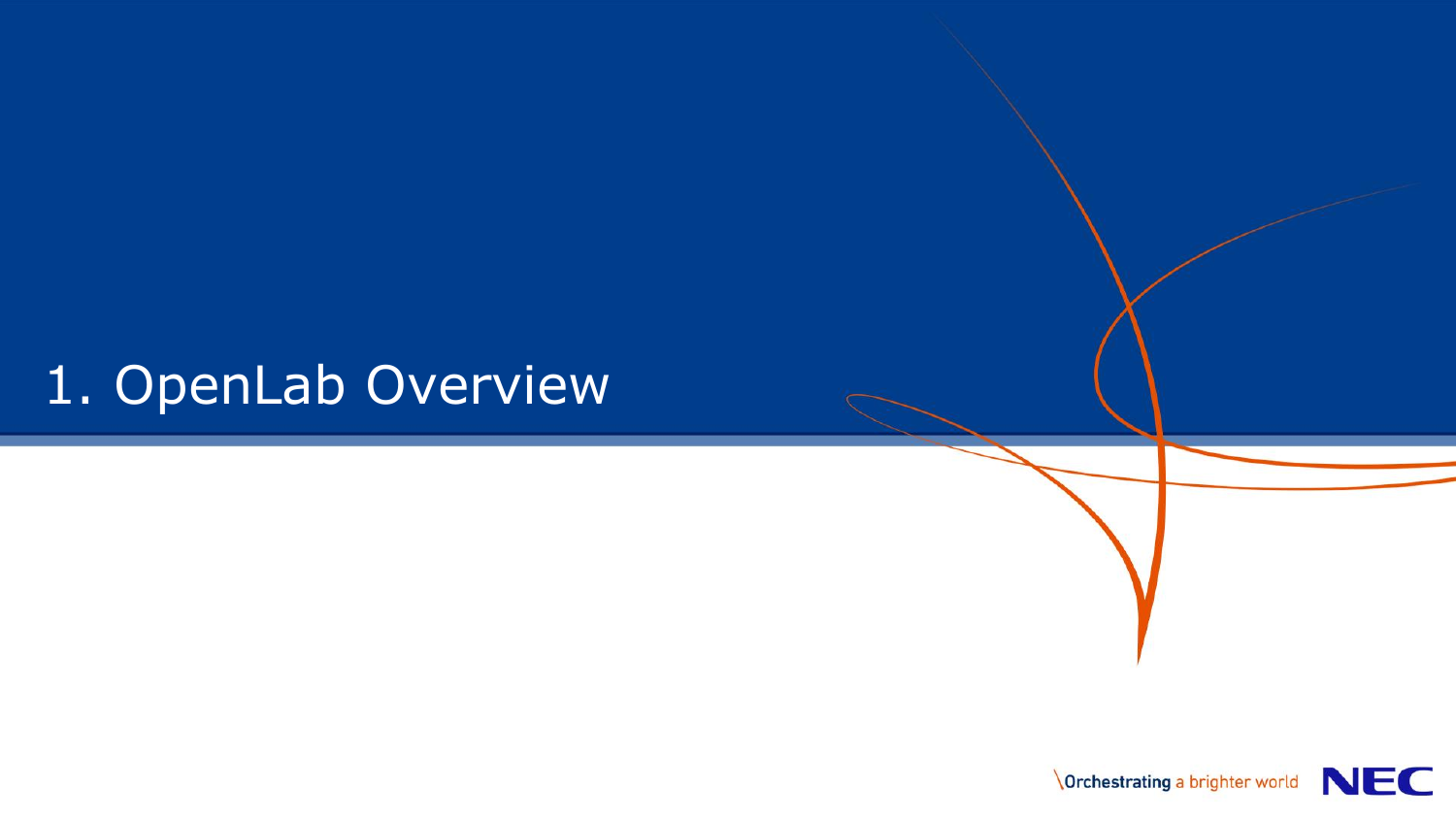## What is OpenLab



# OpenLab is the playground for open source ecosystem testing, development, and collaboration

● Open testbed for combinations related to cloud OSS with community base

- To improve the usability, reliability and resiliency of tools and applications for hybrid and multi-cloud environments
- e.g. Deploy Kubernetes cluster on top of OpenStack, then test the cluster

▌Multiple companies provide donations of hardware and people

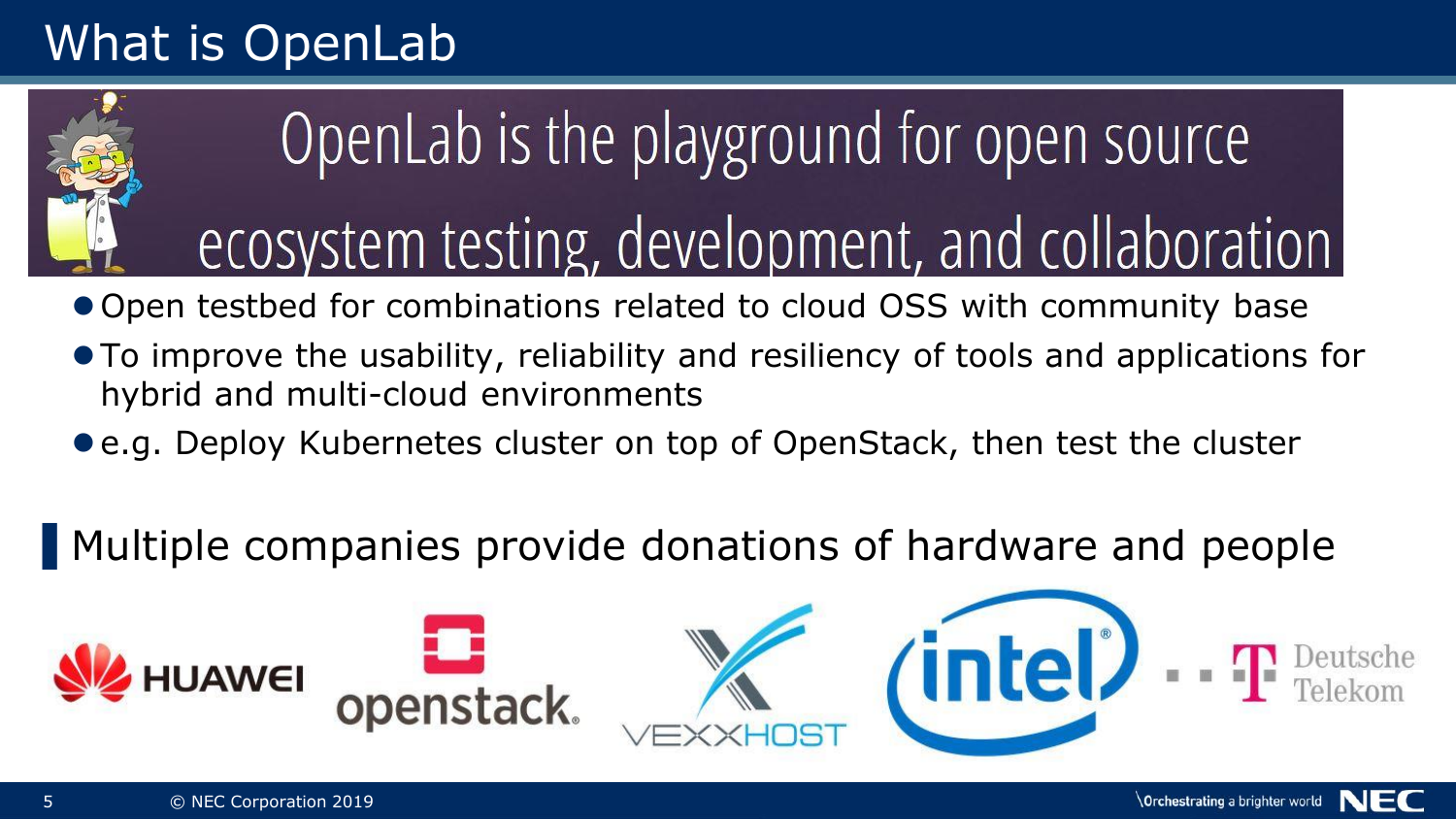Test jobs are controlled with Zuul



▌All test jobs in OpenLab can be seen from Zuul dashboard

<http://status.openlabtesting.org/jobs>

#### ▌e.g. Part of all test jobs in OpenLab

- cloud-provider-openstack-test (Kubernetes on OpenStack)
- terraform-provider-test (for OpenStack、huaweicloud、telefornica)
- spark-integration-test (kubeadm-k8s, minikube-k8s)
- tensorflow-benchmarks (kubeflow-k8s)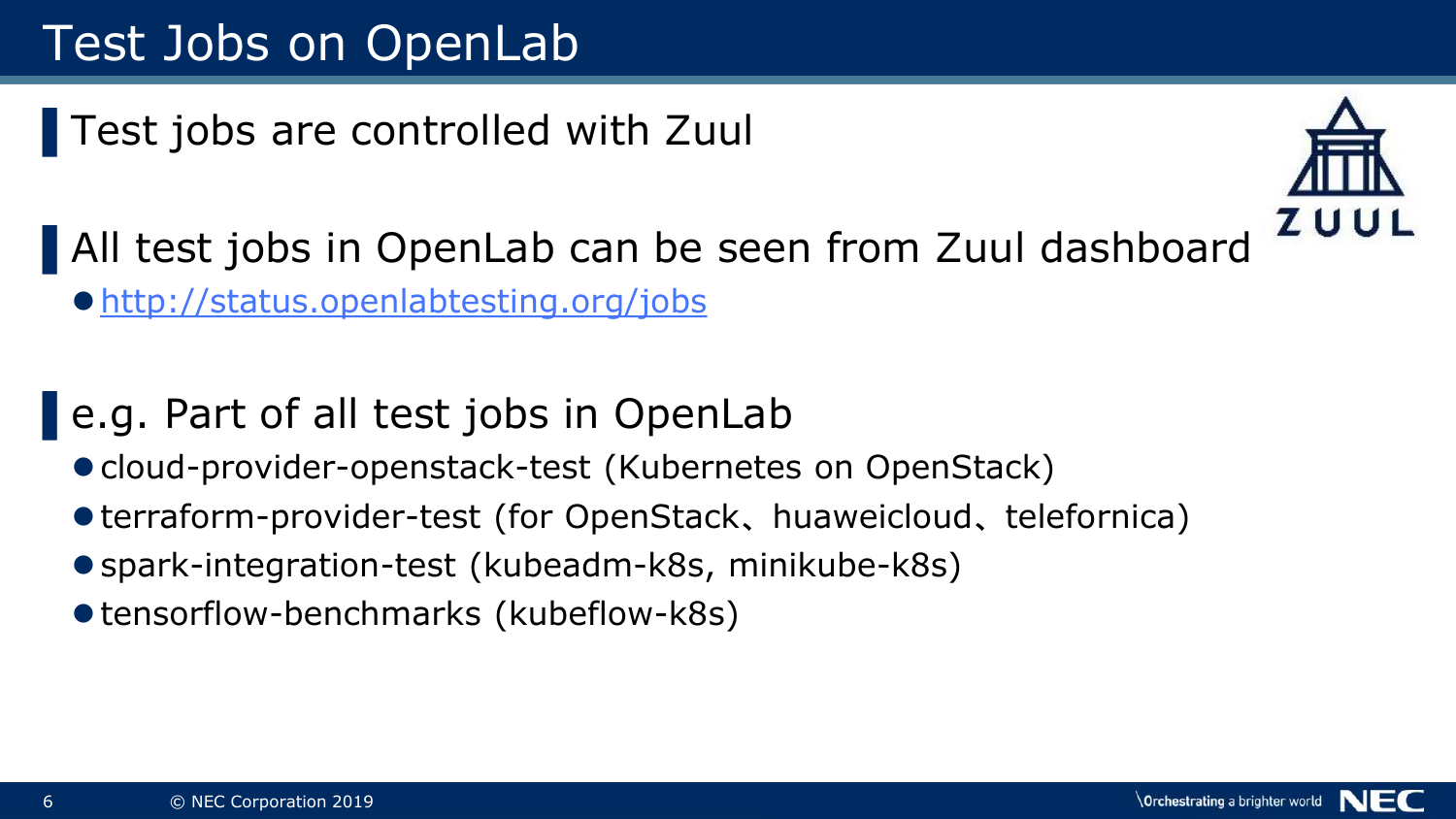#### Test Jobs for Upstream Development

▌cloud-provider-openstack-test is a test job for upstream development of kubernetes/cloud-provider-openstack

1. When proposing a PR to the github, the test job is kicked on OpenLab and the job result is reported back to the github

| n Open | Fixing CSI Sanity tests #629<br>adisky wants to merge 1 commit into kubernetes:master from adisky:sanity-fix2 配 |     |
|--------|-----------------------------------------------------------------------------------------------------------------|-----|
| (စု)   | theopenlab-ci bot commented 11 days ago                                                                         | 888 |
|        | Build succeeded.<br>· cloud-provider-openstack-acceptance-test-lb-octavia : SUCCESS in 16m 35s                  |     |

2. PR author and reviewers confirm the result, then the PR can be merged after checking the code also is good on the PR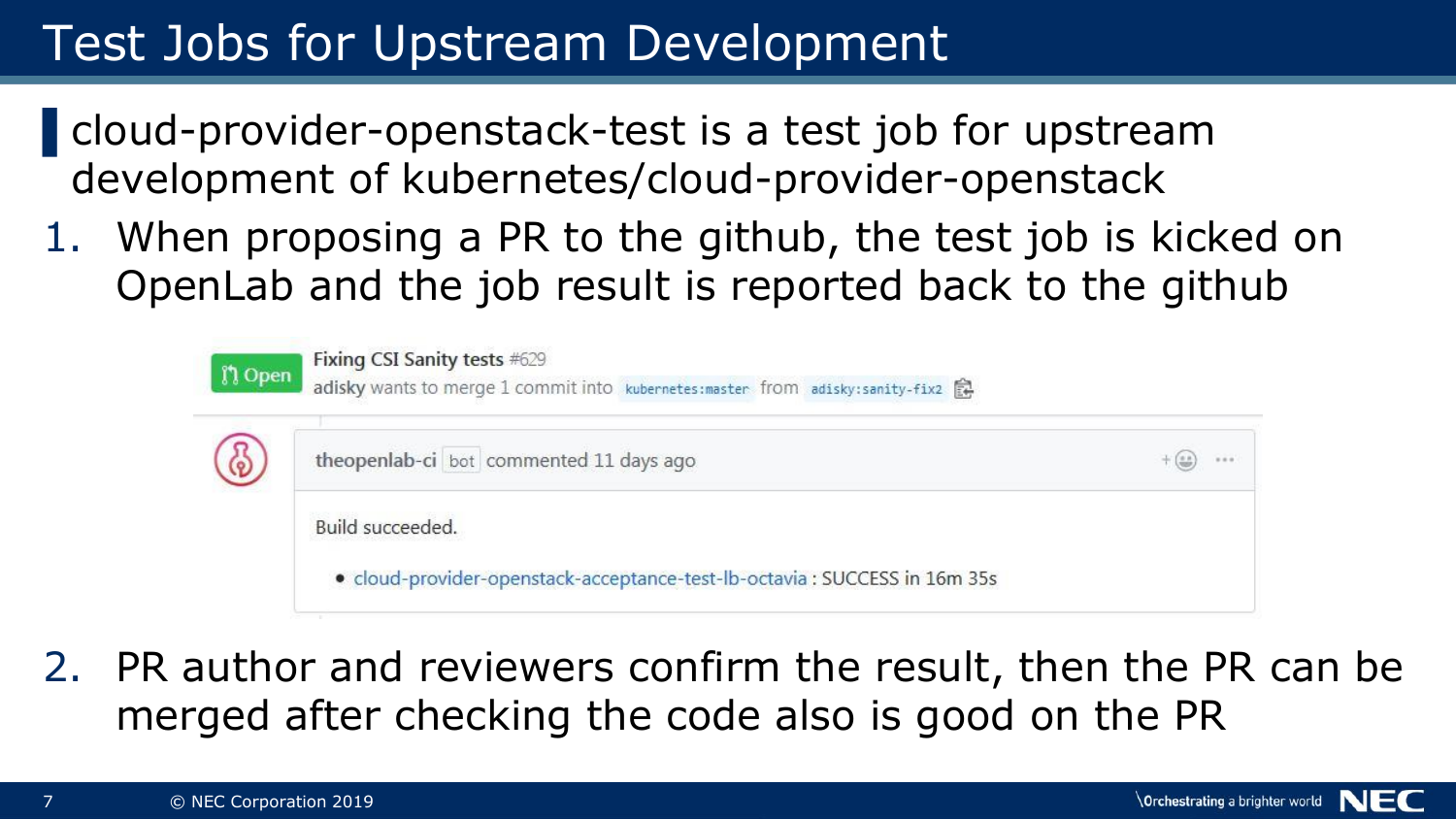#### OpenLab welcomes proposals for new test

#### ▌**If interested in adding test to OpenLab, be a member**

- 1. Open '**Join in OpenLab**` issue
- Fulfill name, github id, email and company then submit it
- 3. OpenLab team sends the github invitation later
- 4. Confirm becoming a member by checking **people** on the github

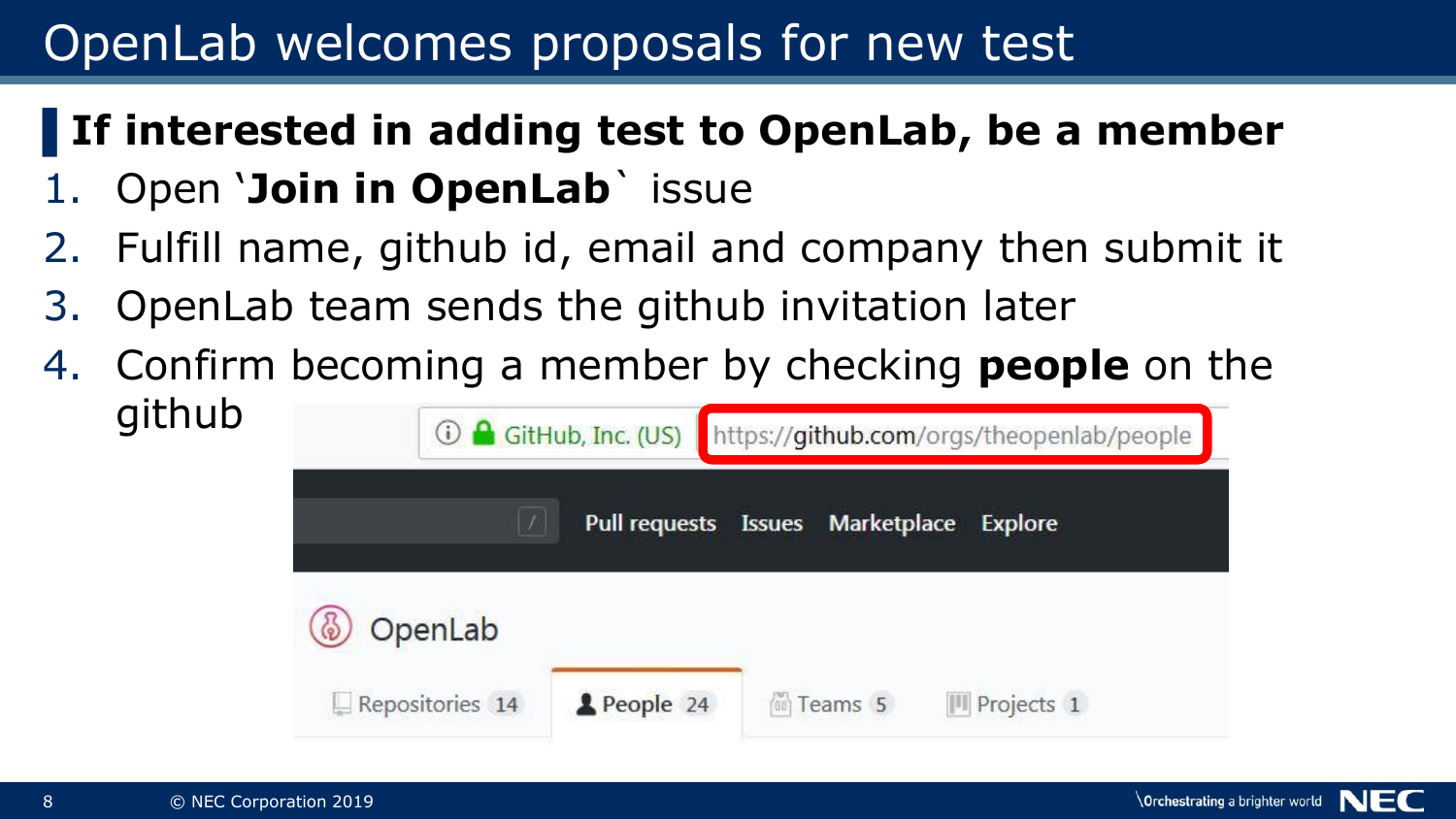#### New test proposal

After becoming a member, you can propose a new test combination of OSS

- 1. Open **`Test Request`** issue
- 2. Fulfill focus(Performance, Reliability, Integration or so on), OSS, machines (VM or Baremetal), OS, etc
- 3. OpenLab team reviews the request. If fine, test resource is allocated and test job starts running



Orchestrating a brighter world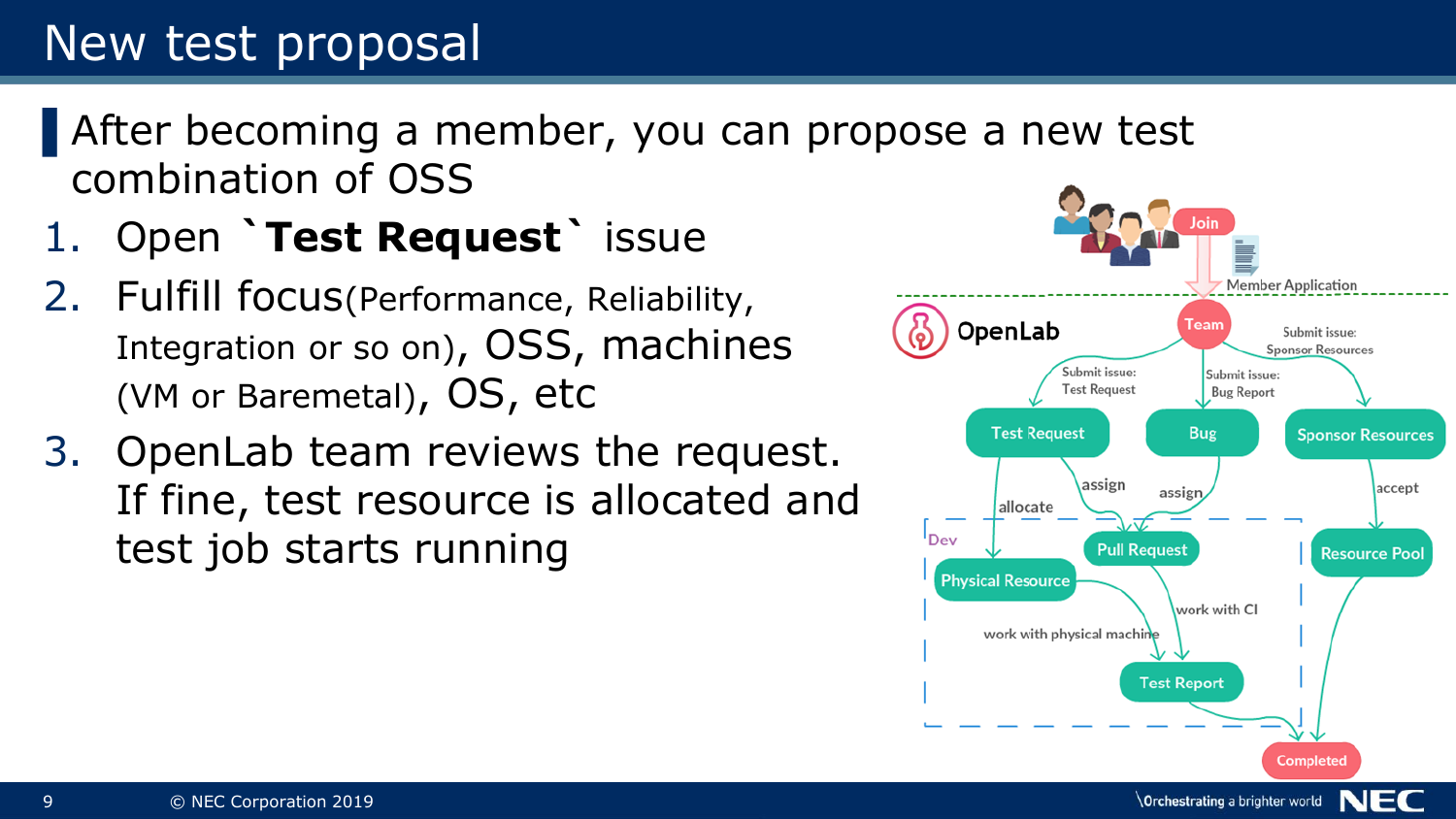#### Challenge of OSS combination tests

#### ▌One purpose of OSS combination test is to detect integration failures between OSS

- An OSS depends on another OSS, the depended OSS makes a backwards incompatible change with version-up, the depending OSS can be broken
- But it happens, hard to fix the failures
- Every OSS is developed by different community, they are different people
- Necessary to work together across communities, but hard and difficult
- kubernetes/cloud-provider-openstack is a good practice
- Developers related to OpenStack are working in Kubernetes community
- We are contributing Kubernetes itself also
- When such issue happens, we work together with whole Kubernetes community

#### ▌**When proposing a new test of OSS combination, consider how to solve integration issues**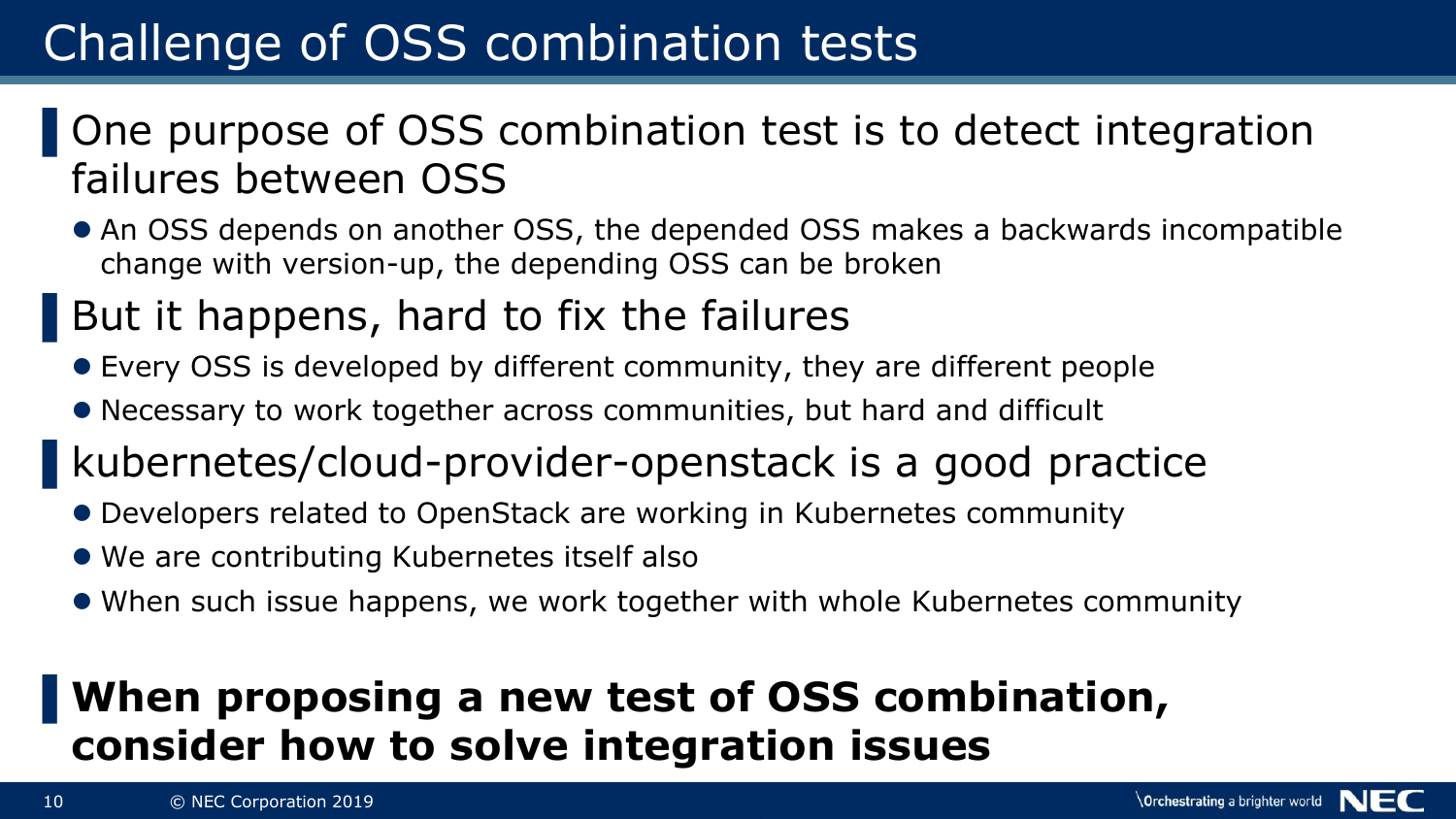#### 2. Kubernetes on OpenStack Testing

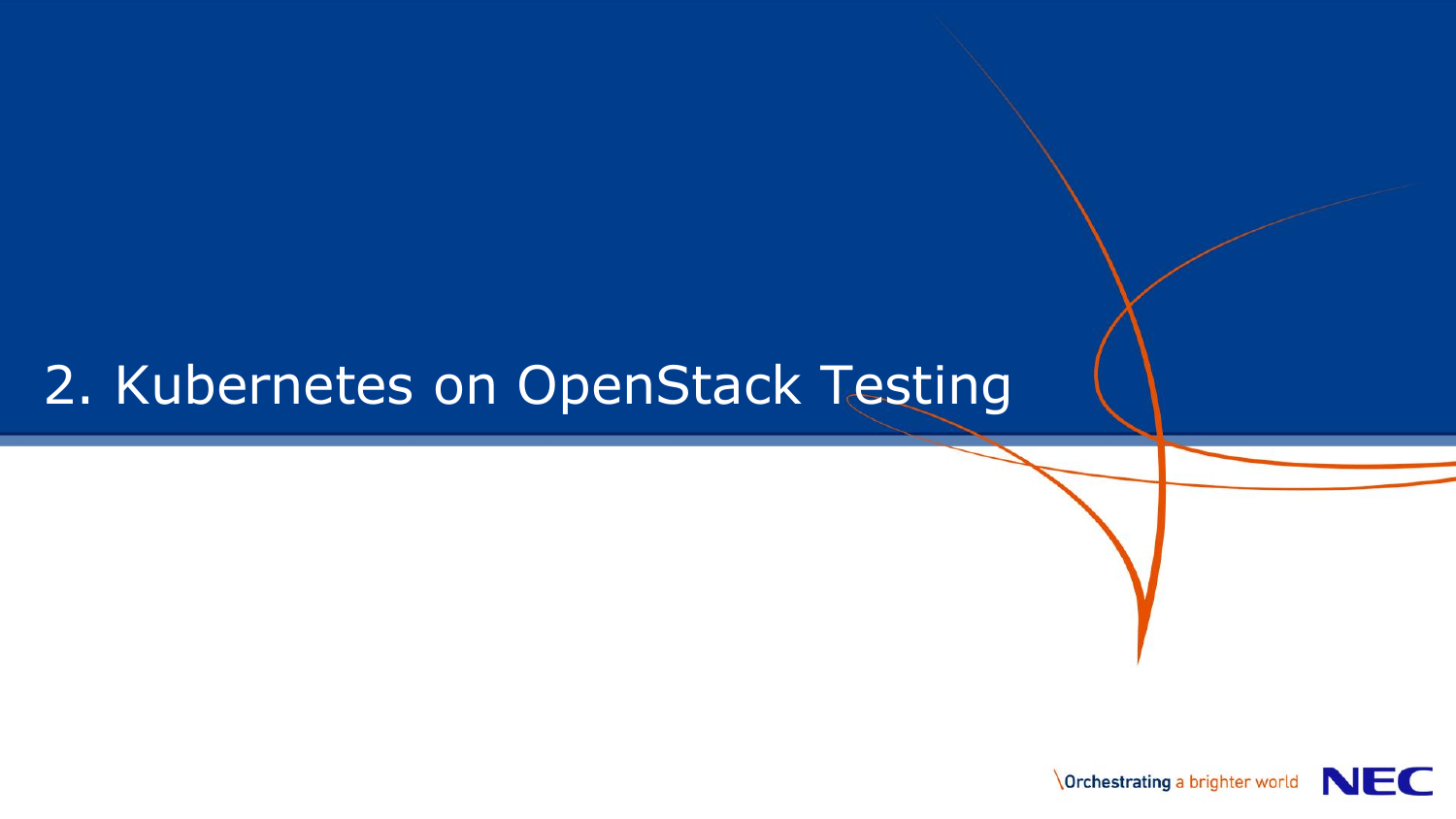## Kubernetes Cloud Providers

- ▌Some Kubernetes resources need help from IaaS
	- e.g. Actual data of PersistentVolume is stored into storage of IaaS
- Kubernetes Cloud Providers is abstraction layer for integrating with IaaS(AWS, GCE, Azure or OpenStack)
- kubernetes/cloud-provider-openstack is for integrating Kubernetes with OpenStack

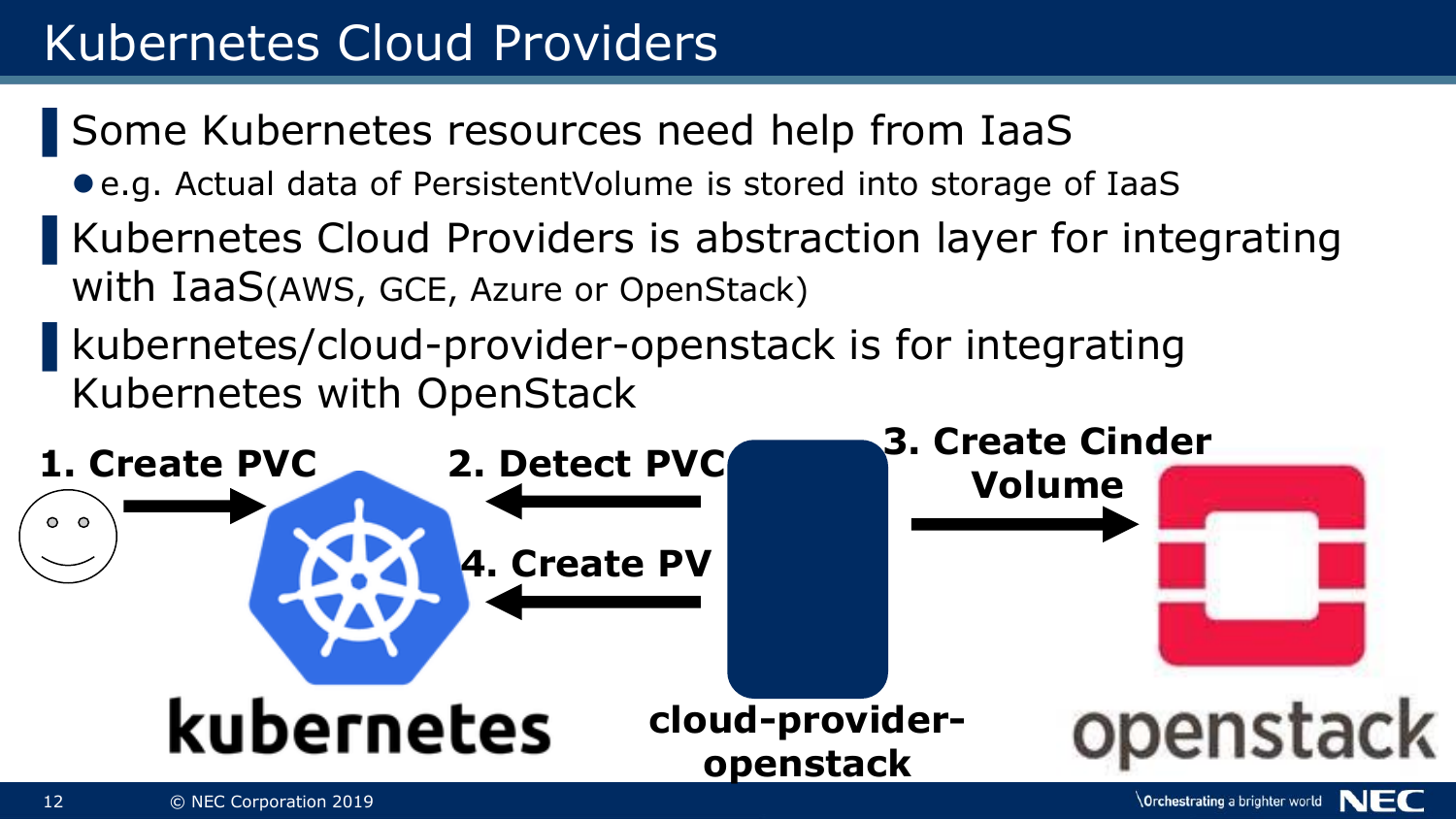#### cloud-provider-openstack Features

- To integrate with OpenStack, cloud-provider-openstack implements
- ▌Octavia Ingress Controller
- ▌Cinder CSI Plugin
- ▌Cinder Standalone Provisioner
- ▌Manila CSI Plugin
- ▌Manila Provisioner
- ▌Keystone Webhook Authentication Authorization

#### **Recommend to use Cinder CSI Plugin instead of Cinder Standalone provisioner based on community direction**

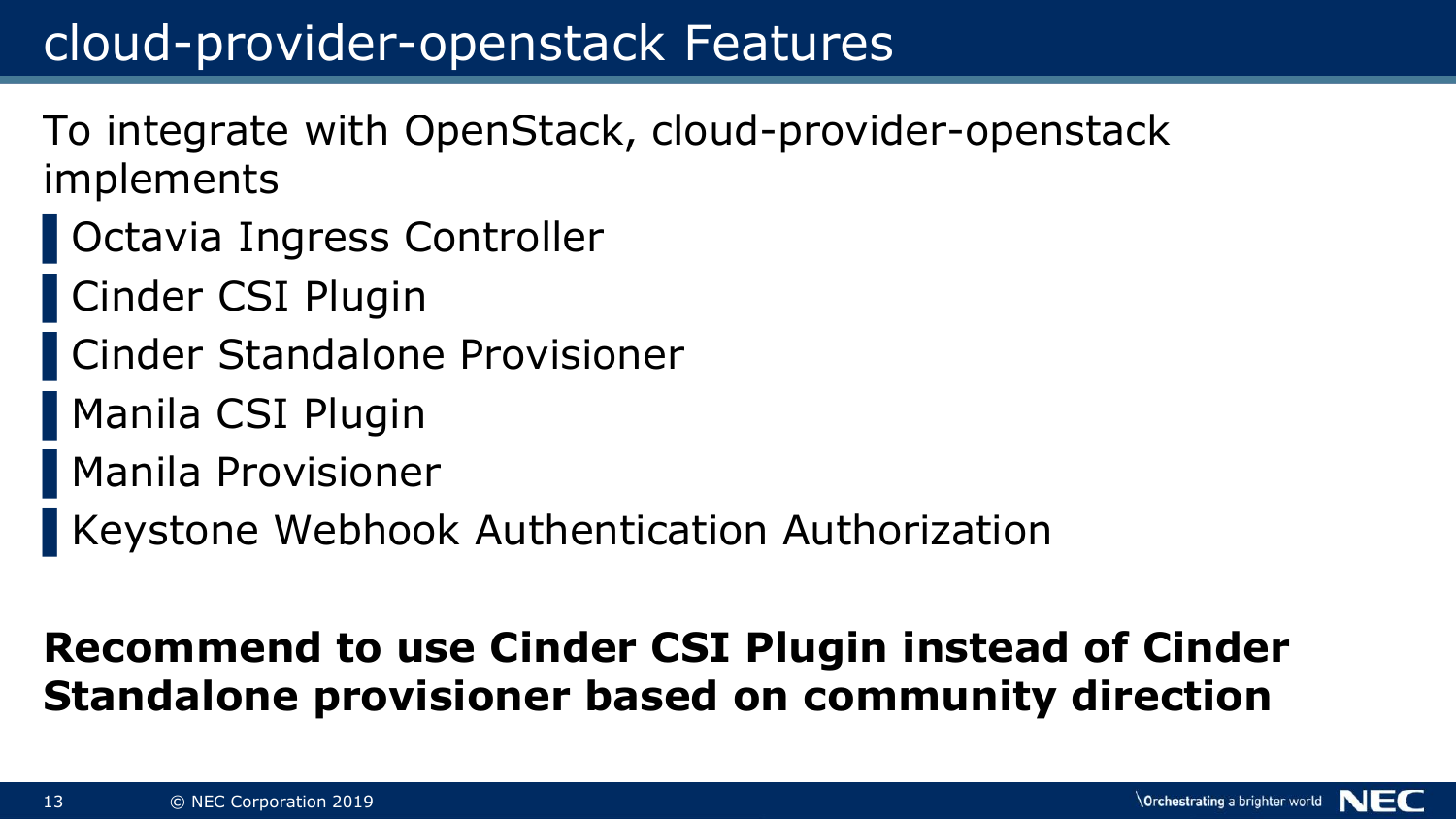## Test Jobs for cloud-provider-openstack

- Each feature is tested on OpenLab
- ▌Octavia Ingress Controller
	- cloud-provider-openstack-acceptance-test-lb-octavia
- ▌Cinder CSI Plugin
	- cloud-provider-openstack-acceptance-test-csi-cinder
- ▌Cinder Standalone Provisioner
	- cloud-provider-openstack-acceptance-test-standalone-cinder
- ▌Manila CSI Plugin
- Not tested yet (Issue is submitted)
- ▌Manila Provisioner
- cloud-provider-openstack-acceptance-test-manila-provisioner
- ▌Keystone Webhook Authentication Authorization
- cloud-provider-openstack-acceptance-test-keystone-authentication-authorization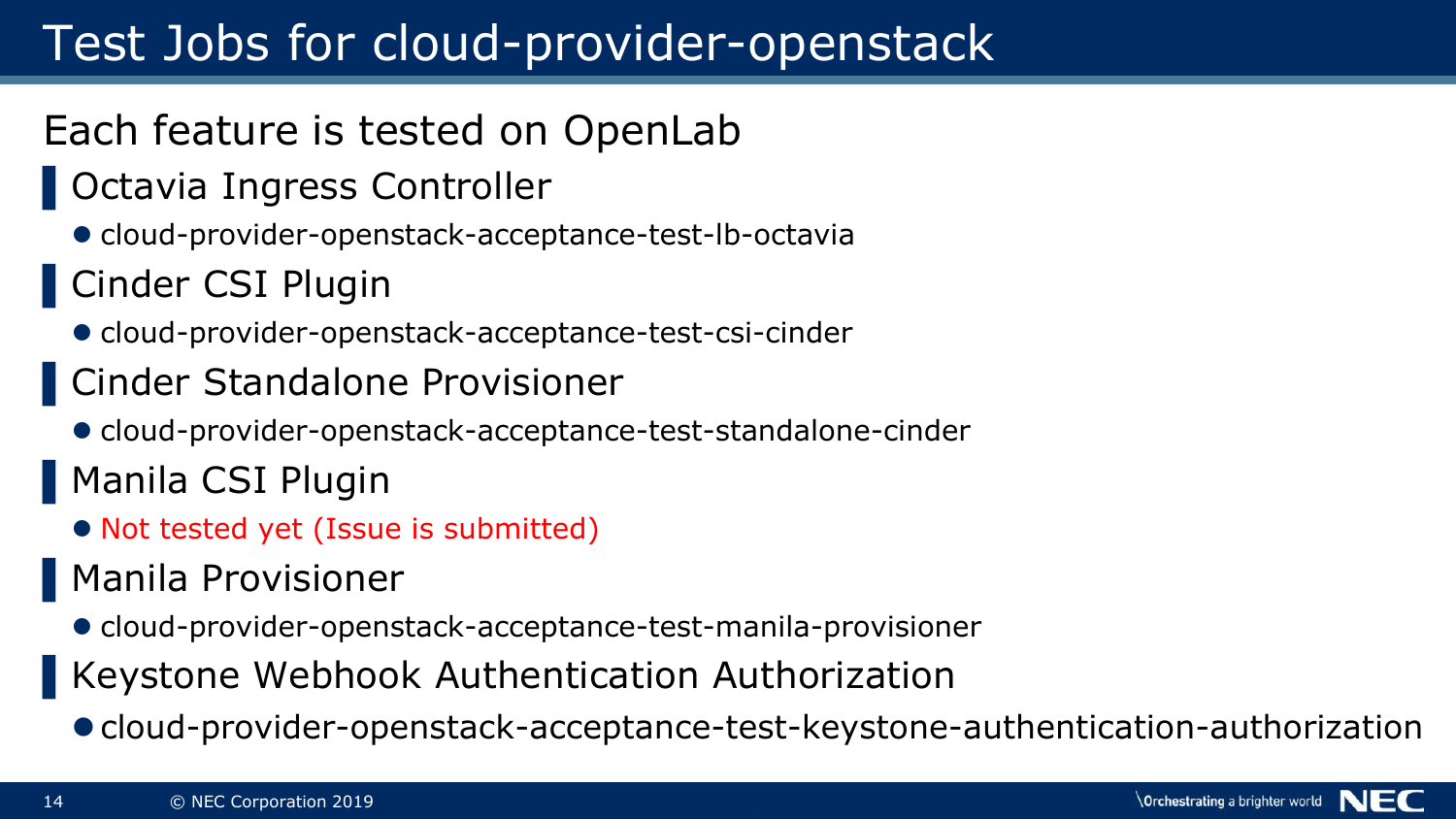### Inside of cloud-provider-openstack test job

- ▌e.g. Test job of Cinder CSI Plugin
- 1. Build cloud-provider-openstack binary with a PR
- 2. Create cloud-config based on OpenStack info(auth url, project id, username etc.)
- 3. Deploy local kubernetes cluster
- 4. Build docker image for Cinder CSI Plugin
- 5. Create Kubernetes resources(StatefulSet, Service, ServiceAccount, etc.) to enable Cinder CSI Plugin
- 6. Create Kubernetes resources for testing
	- StorageClass using Cindre CSI Plugin
	- PVC using the StorageClass
	- Pod using the PVC
- 7. Check the previous Pod is **Running**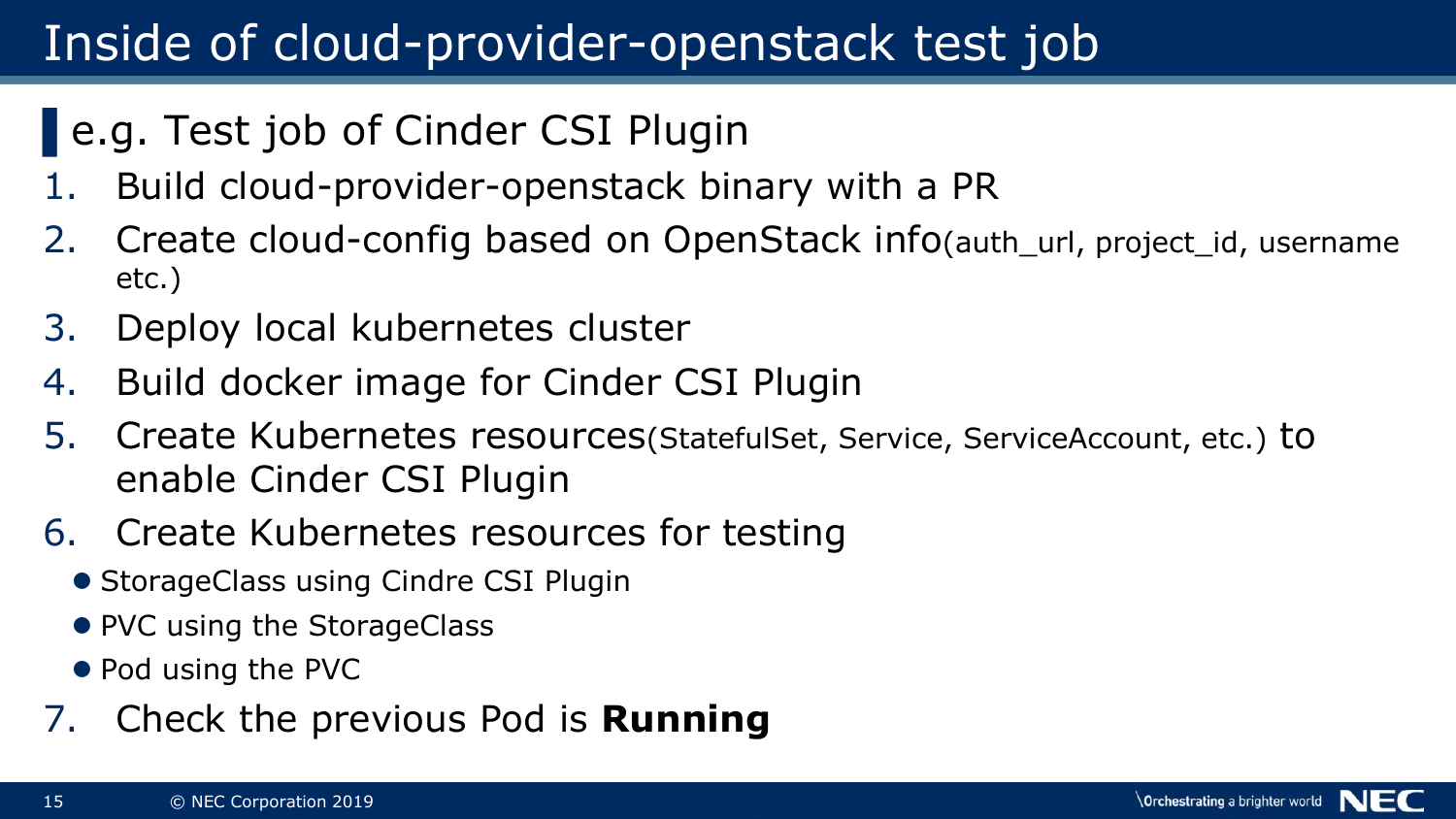## 3. Kubernetes E2E and Conformance Tests

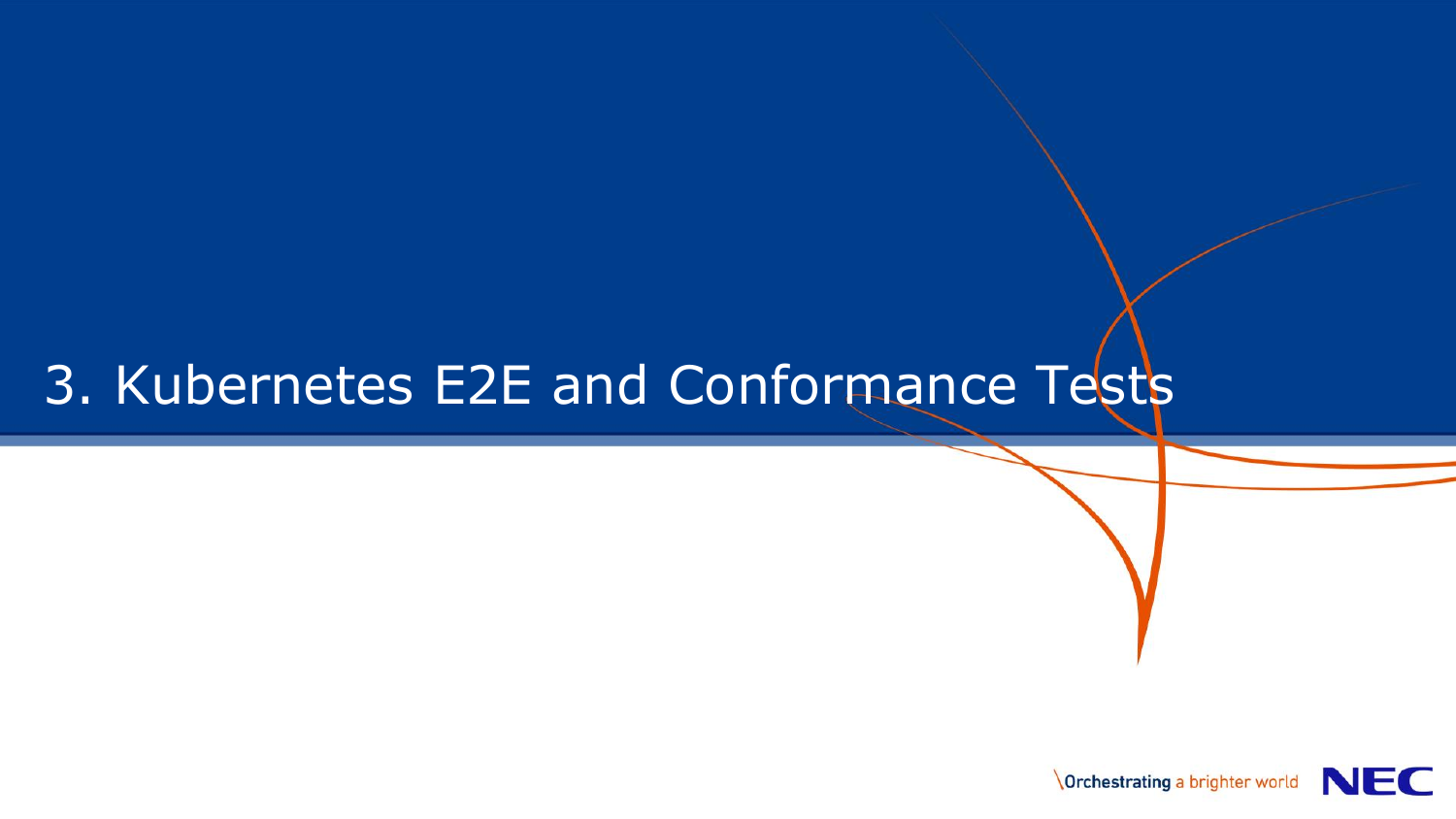## Kubernetes E2E Test

▌E2E(endpoint-to-endpoint) test is to verify Kubernetes API behaviors and the test is used for Kubernetes development

▌K8s v1.15.0 contains 4,400+ as E2E test, and 700+ tests are used for the development usually

E2E contains for cloud-provider specific, Alpha APIs, disruptive and flake also which are skipped



**Orchestrating a brighter world** 

NEC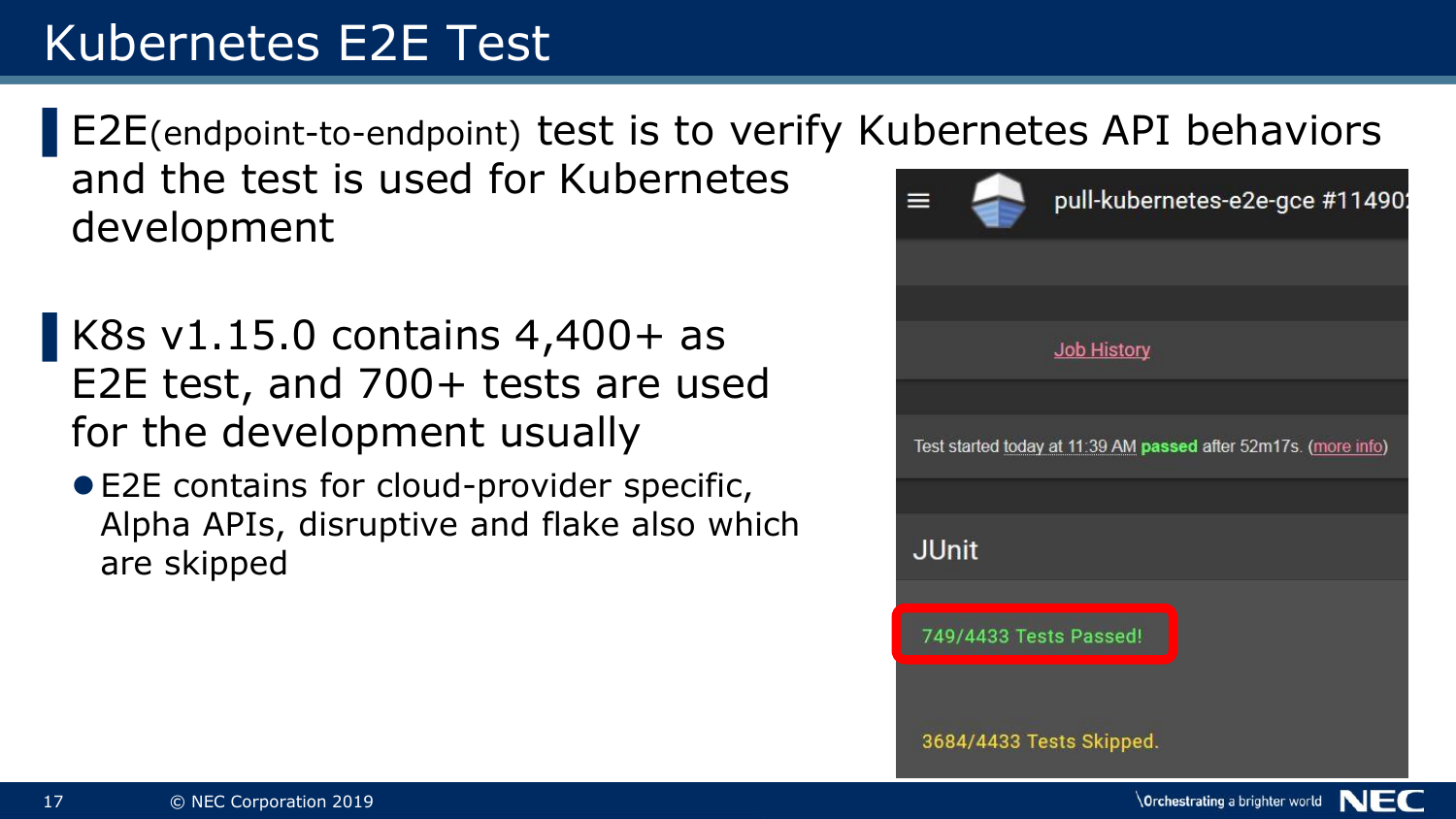#### Kubernetes Conformance Test

- ▌Conformance Test(221) is subset of E2E test(4,400+) to verify **basic** Kubernetes features
- ▌Conformance Test needs to follow the requirements:
	- It tests only GA, non-optional features or APIs
	- It works for all providers
	- It is not-privileged
	- $\bullet$  etc.
- That means conformance test is expected to be passed on any environments

#### **Conformance test is useful to verify your Kubernetes cluster before operating all E2E test**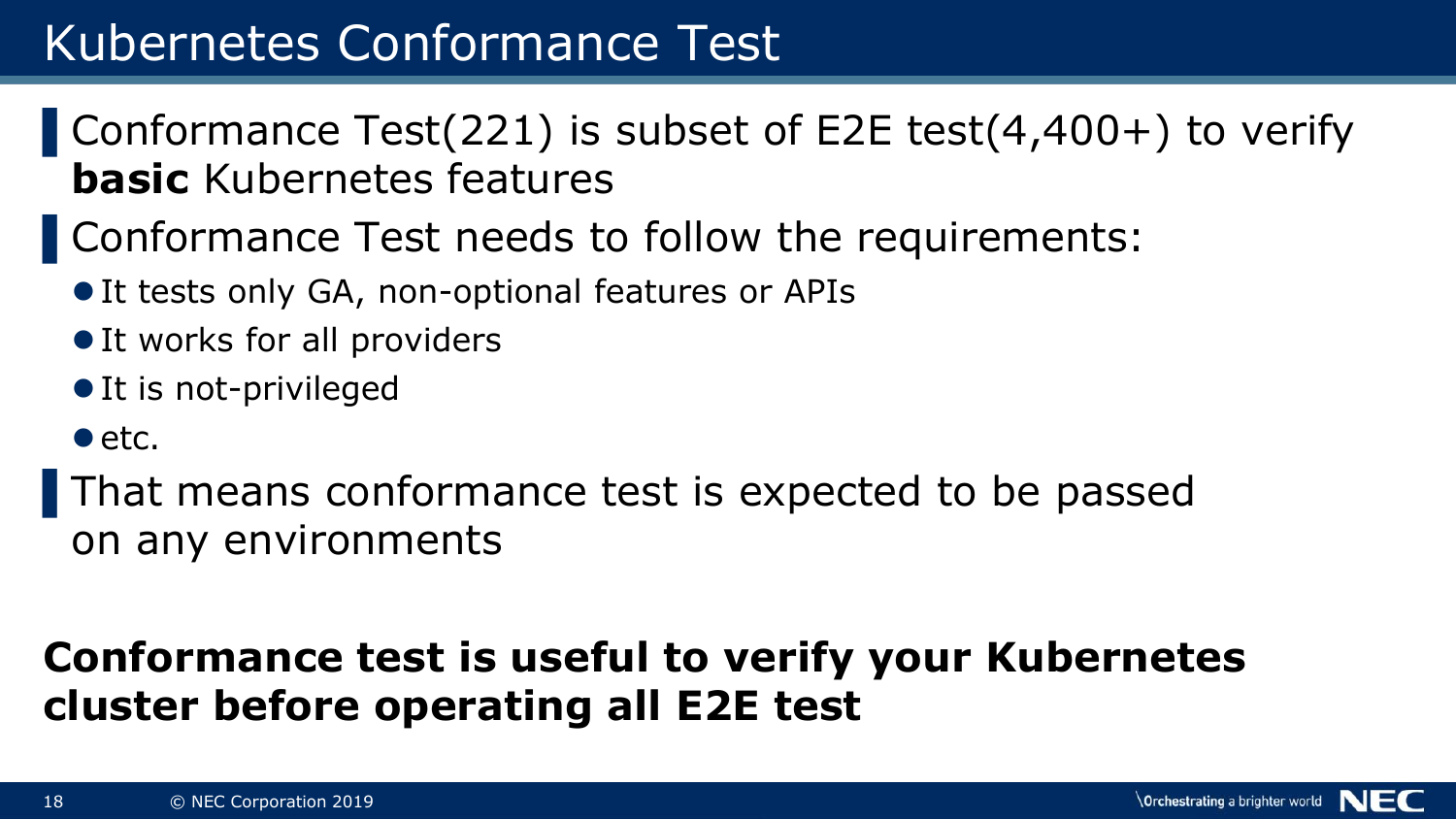## Certified Kubernetes Conformance Program

- Kubernetes interoperability across vendors becomes important so that users can deploy clusters anywhere based on price, performance etc.
- Multiple cloud vendors provides managed Kubernetes services and a lot of Kubernetes clusters around the world
- ▌Certified Kubernetes Conformance Program is to verify the interoperability for each vendor
	- 80+ vendors are certified and can use the log
- The requirement is to pass Conformance Test on their own services/products

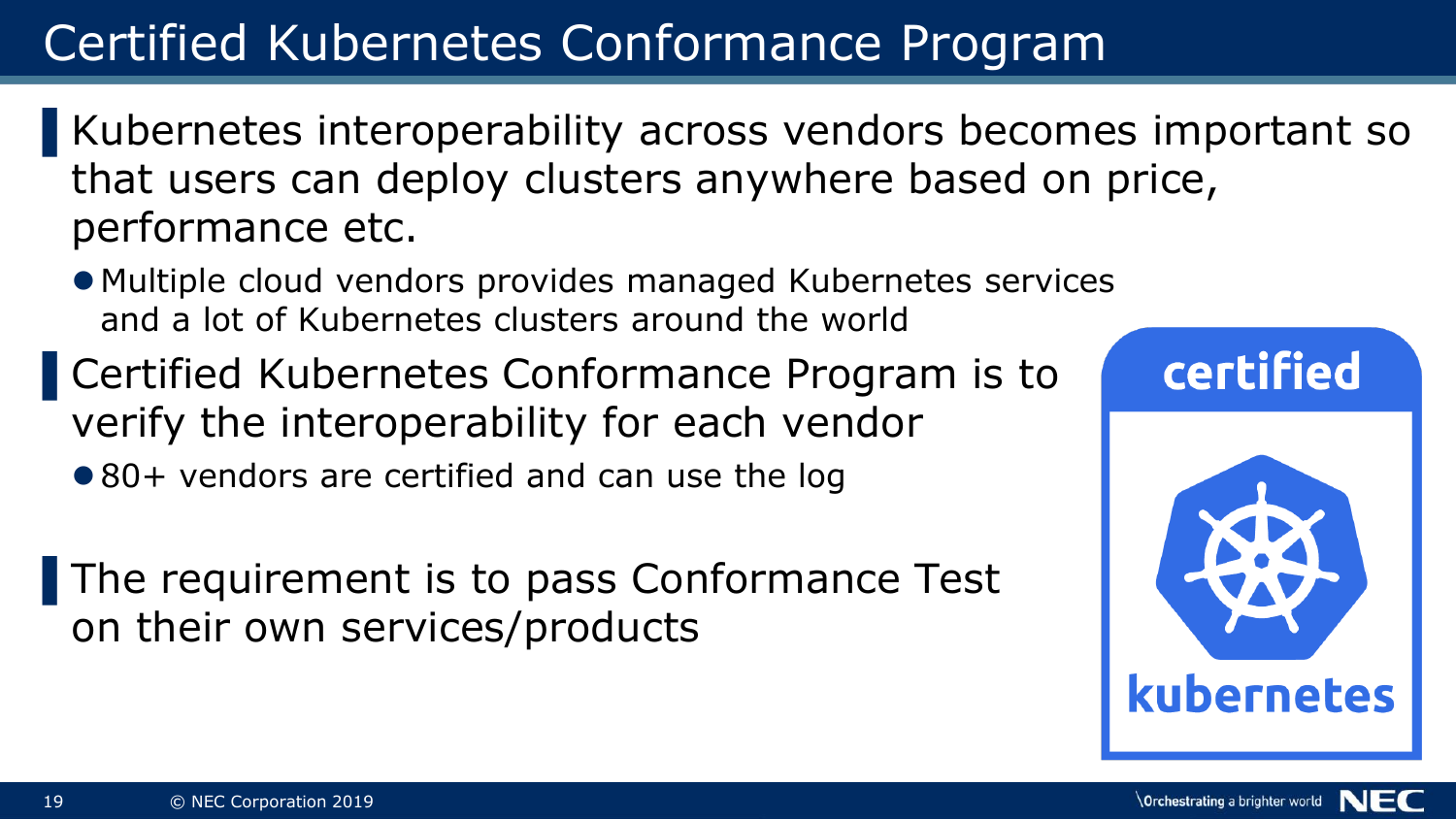## Conformance Test Improvement

#### ▌PRs which make E2E promoted to Conformance are inflight

- By covering more features with conformance, users will be able to use more features across cloud vendors
- Difficult to check all conformance requirements for each PR by reviewers

#### In  $v1.15.0$ , we've added **conformance-requirements** check

- It checks `It works for all providers `only
- **It detected violations in the existing** conformance test and we fixed them
- We will extend requirement checks more



Orchestrating a brighter world

NEO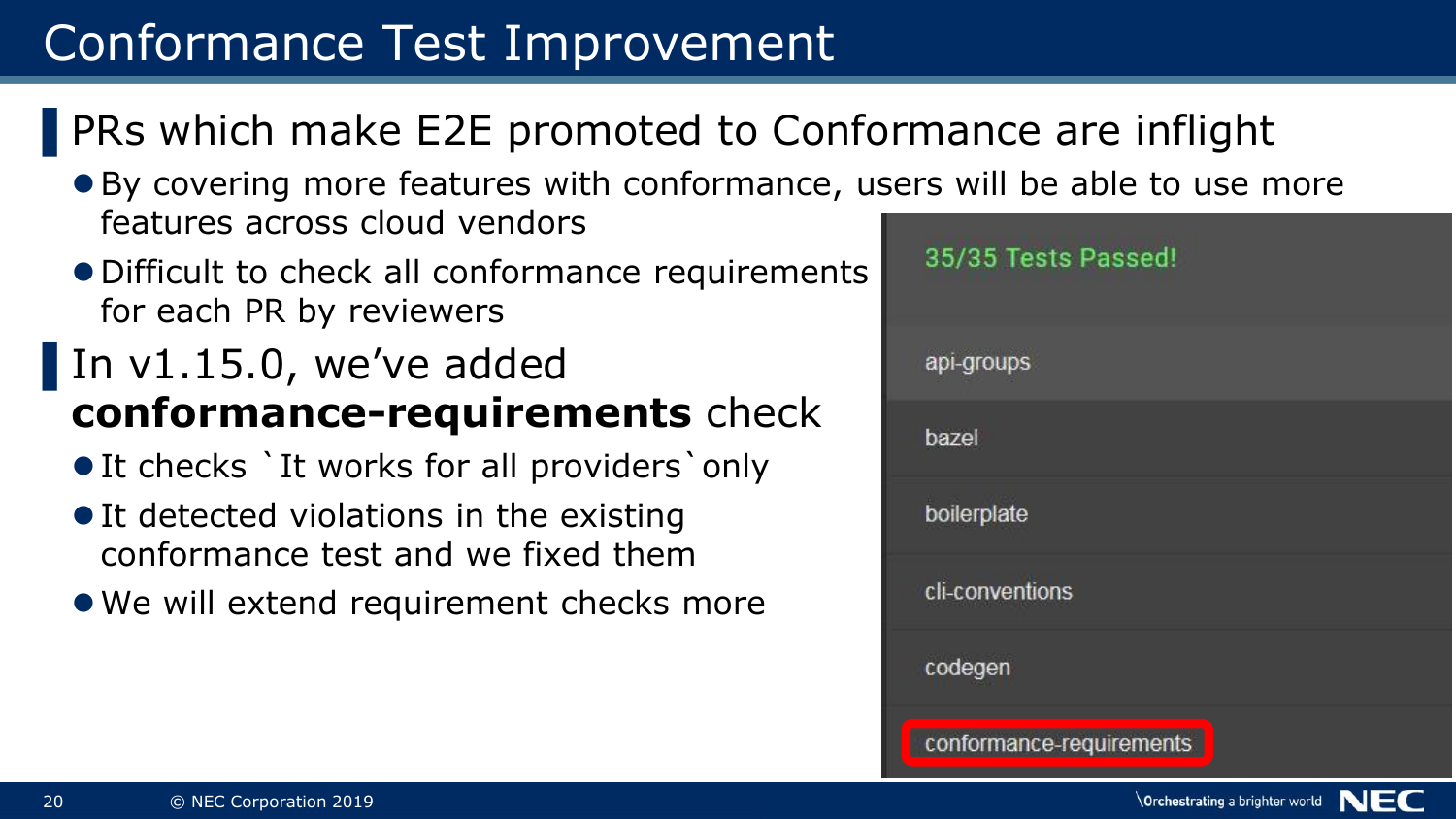## How to Run Conformance Test

## ▌Sonobuoy is easy way

1. Run Sonobuoy

| \$ go get -u -v github.com/heptio/sonobuoy |               |       |
|--------------------------------------------|---------------|-------|
| \$ sonobuoy run                            |               |       |
| \$ sonobuoy status                         |               |       |
| <b>PLUGIN</b>                              | <b>STATUS</b> | COUNT |
| e <sub>2e</sub>                            | running       |       |
| systemd_logs complete                      |               | R     |

#### Sonobuoy is still running. Runs can take up to 60 minutes.

2. Check the result

\$ tail plugins/e2e/results/e2e.log Ran 200 of 1946 Specs in 7965.569 seconds SUCCESS! -- 200 Passed | 0 Failed | 0 Pending | 1746 Skipped PASS

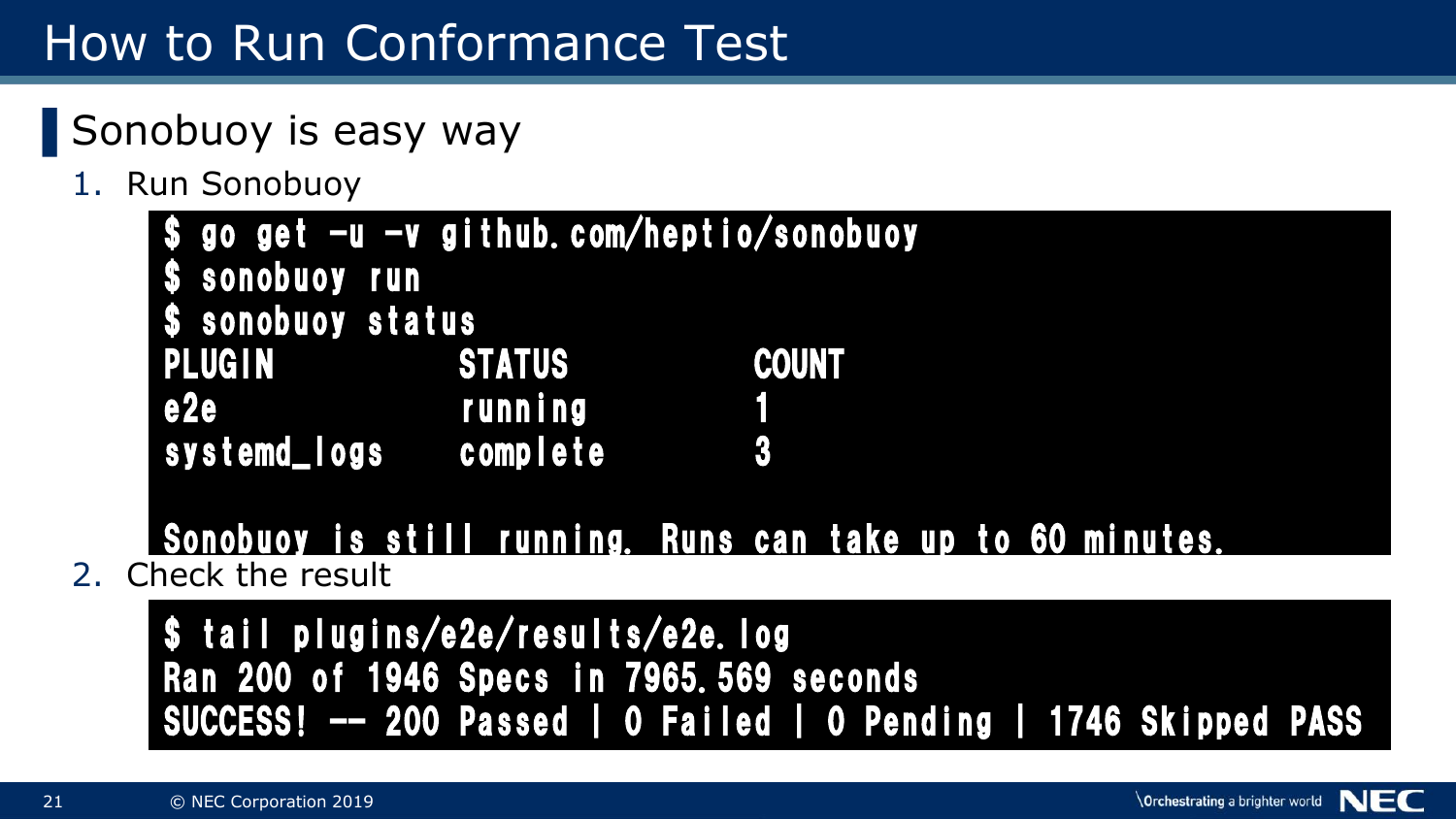#### Summary

- **OpenLab Overview**
- If interested in adding OSS integration test, be OpenLab member
- When proposing a new test, consider how to solve integration issues
- 2. Kubernetes on OpenStack Testing
- cloud-provider-openstack is for integrating Kubernetes with **OpenStack**
- Recommend to use Cinder CSI Plugin instead of Cinder standalone provisioner based on community direction
- 3. Kubernets E2E and Conformance Tests
- Conformance test is expected to be passed on any environments
- Conformance test is useful to verify your Kubernetes cluster before operating all E2E test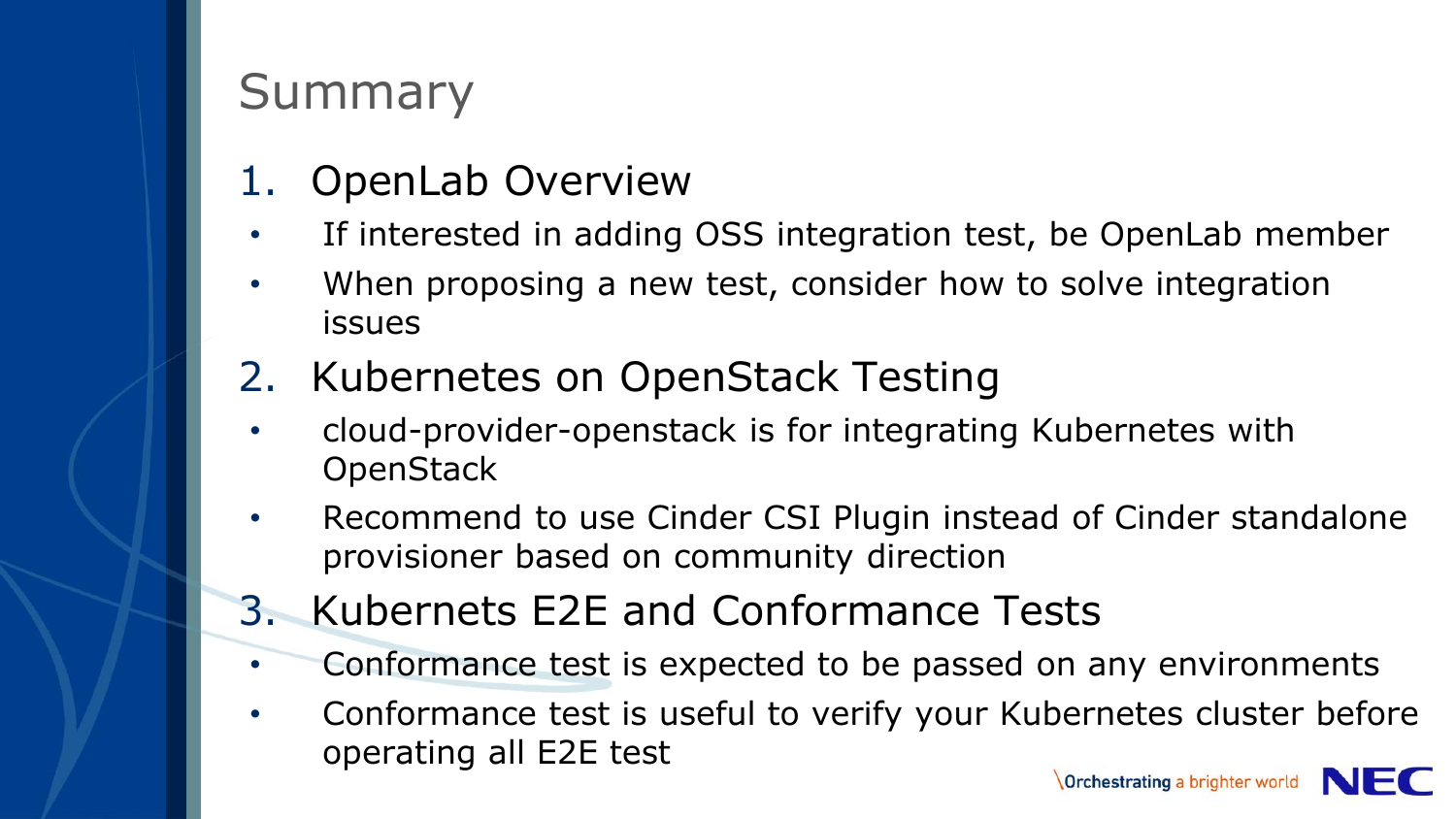#### References

- ▌OpenLab:<https://openlabtesting.org/>
- ▌OpenLab Zuul Dashboard:<http://status.openlabtesting.org/jobs>
- ▌Certified Kubernetes Conformance Program: <https://www.cncf.io/certification/software-conformance/>
- ▌[Cinder CSI Plugin test: https://github.com/theopenlab/openlab](https://github.com/theopenlab/openlab-zuul-jobs/tree/master/playbooks/cloud-provider-openstack-acceptance-test-csi-cinder)zuul-jobs/tree/master/playbooks/cloud-provider-openstackacceptance-test-csi-cinder

Kubernetes Conformance Requirements: https://github.com/kubernetes/community/blob/master/contribu [tors/devel/sig-architecture/conformance-tests.md#conformance](https://github.com/kubernetes/community/blob/master/contributors/devel/sig-architecture/conformance-tests.md#conformance-test-requirements)test-requirements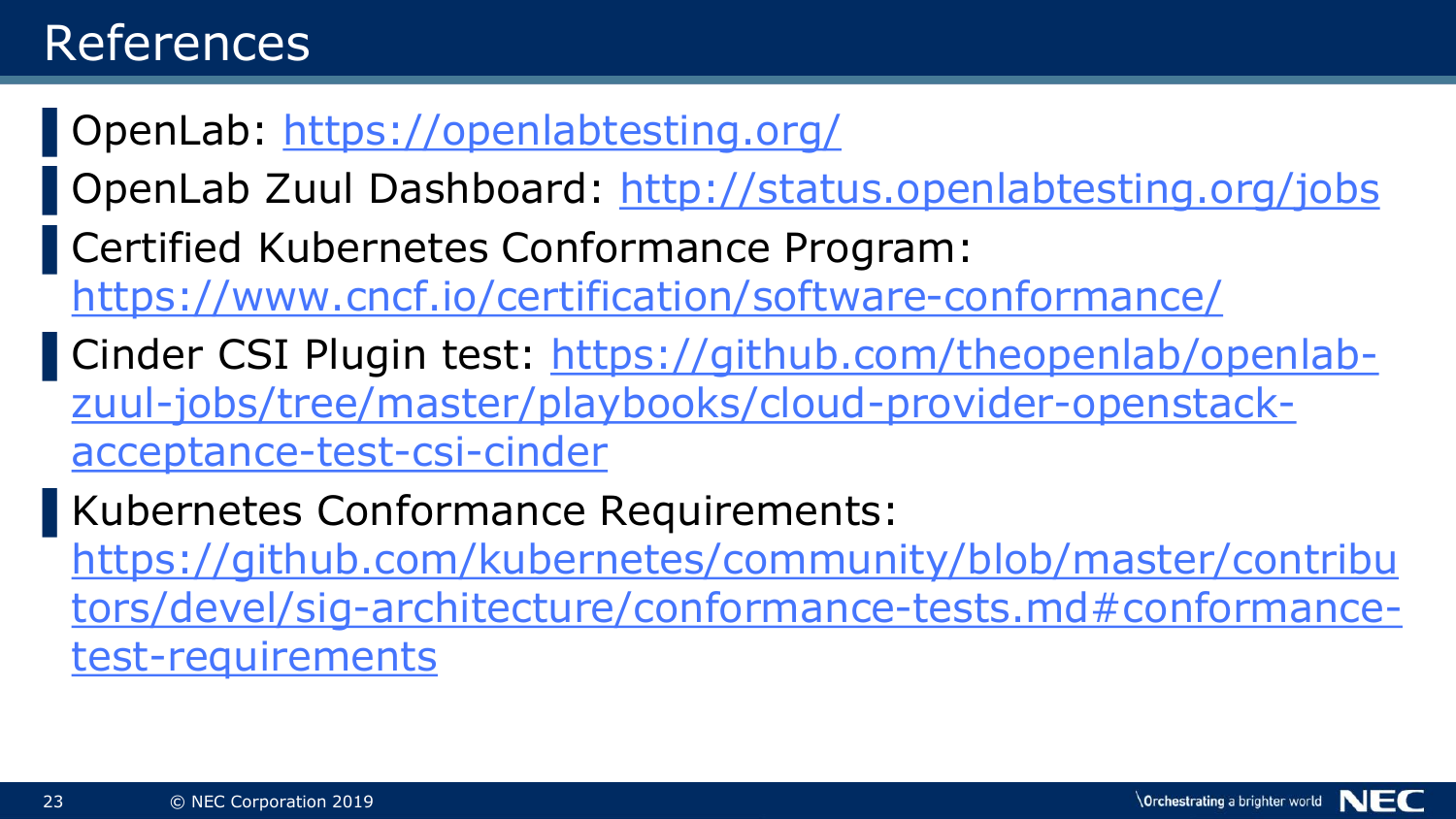## Ref: How to Run Conformance Test (Hard way)

## ▌Build E2E test binary

Download Kubernetes source code

#### \$ go get k8s.io/kubernets

2. Checkout the same version as the target cluster

#### \$ git checkout –b tag-v1.15.0

3. Build E2E test binary

## \$ sudo /usr/local/go/bin/go run hack/e2e.go -- --build

- Run Conformance test
- Set environment variables

export KUBECONFIG=\$HOME/admin.conf export KUBERNETES\_CONFORMANCE\_TEST=true

2. Run conformance test

go run hack/e2e.go -- --provider=skeleton --test --test\_args= "--ginkgo.focus=\[Conformance\]"